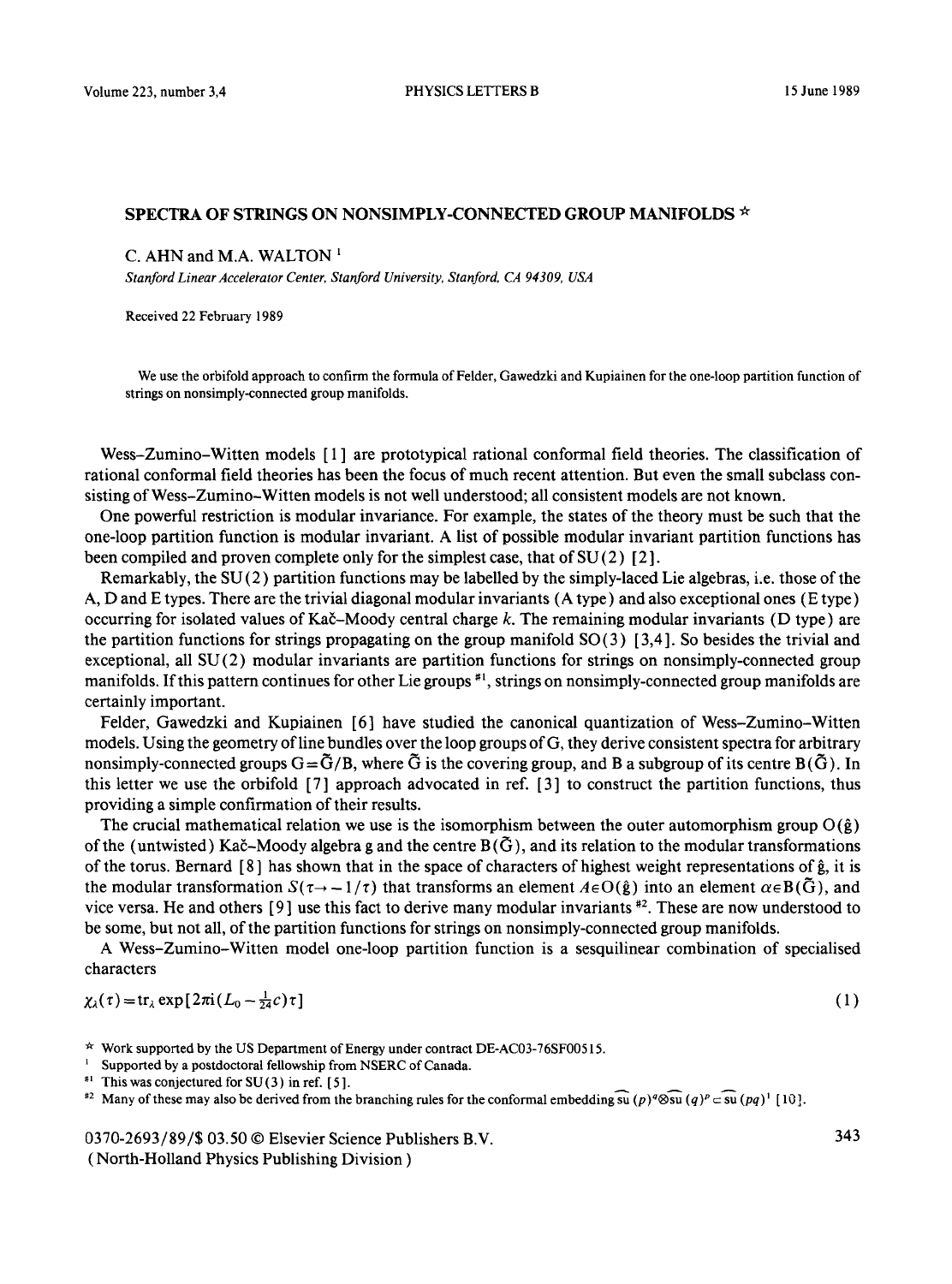Volume 223, number 3,4 **PHYSICS LETTERS B** 15 June 1989

of highest weight representations of a Kač-Moody algebra  $\hat{g}$ . Here  $\lambda = \lambda_{\mu}\omega^{\mu}$  is the highest weight of the corresponding representation,  $\lambda_{\mu} \in \mathbb{Z}$ , and  $\omega^{\mu}$  are the fundamental affine weights. For a unitary representation, we must have  $\lambda_n k^{\vee \mu} = k$ , where k is the Kač-Moody central charge and  $k^{\vee \mu}$  are the dual Kač labels, c denotes the Virasoro central charge.

In particular, the partition function for strings propagating on the nonsimply-connected group manifold  $G = \tilde{G}/$  $B, B \subset B(\tilde{G})$ , is of the form

$$
Z(\tilde{G}/B) = \sum_{\lambda',\lambda} \chi_{\lambda'}^* Z_{\lambda'\lambda} \chi_{\lambda'}.
$$
 (2)

It can also be written as an orbifold [7] partition function [3]. If  $\sigma_1 + \sigma_2 \tau$  are the coordinates of the torus and  $\tau$ its modulus, we let  $(\alpha_1, \alpha_2)$  denote the contribution to the partition function from fields obeying the twisted boundary conditions

$$
\phi(\sigma_1 + 2\pi, \sigma_2) = \alpha_1 \phi(\sigma_1, \sigma_2), \quad \phi(\sigma_1, \sigma_2 + 2\pi) = \alpha_2 \phi(\sigma_1, \sigma_2).
$$
\n(3)

Then the partition function can be written as

$$
Z(\tilde{G}/B) = \frac{1}{|B|} \sum_{\substack{\alpha_1, \alpha_2 \in B \\ [\alpha_1, \alpha_2] = 0}} (\alpha_1, \alpha_2), \qquad (4)
$$

where  $|B|$  is the order of B. The modular invariance of this expression is guaranteed, since under any transformation  $\tau \rightarrow (a\tau+b)/(c\tau+d)$  ( $ad-bc=1; a, b, c, d \in \mathbb{Z}$ ),  $(\alpha_1, \alpha_2)$  transforms to  $(\alpha_1^d \alpha_2^c, \alpha_1^b \alpha_2^c)$  [7,11]. If  $B=\mathbb{Z}_N$ , (4) reduces to

$$
Z(\tilde{G}/\mathbb{Z}_N) = \frac{1}{N} \sum_{m,n=0}^{N-1} (\alpha_1^m, \alpha_2^n).
$$
 (5)

The trivial example is the partition function on the simply-connected group manifold  $\bar{G}$  [3]:

$$
Z(\tilde{G})_{\lambda'\lambda} = (1,1)_{\lambda'\lambda} = \delta_{\lambda'\lambda}.\tag{6}
$$

Untwisted fields are those obeying (3) with  $\alpha_1 = 1$ . The contribution to (5) from the untwisted sector is denoted  $Z_{1}$ :

$$
Z_1(\tilde{G}/\mathbb{Z}_N) = \frac{1}{N} \sum_{n=0}^{N-1} (1, \alpha^n).
$$
 (7)

Using these last two objects and the generators S ( $\tau \rightarrow -1/\tau$ ) and T ( $\tau \rightarrow \tau+1$ ) of the modular group, it is in principle possible to obtain the full partition function  $Z(\tilde{G}/Z_N)$  [3]. The following formula is valid for N prime:

$$
Z(\tilde{G}/\mathbb{Z}_N) = \left(1 + \sum_{\nu=0}^{N-1} T^{\nu} S\right) Z_1(\tilde{G}/\mathbb{Z}_N) - Z(\tilde{G}).
$$
\n(8)

For  $N$  not prime, the situation is more complicated. For example, one can verify

$$
Z(\tilde{G}/\mathbb{Z}_4) = \left(1 + \sum_{\nu=0}^{3} T^{\nu} S\right) Z_1(\tilde{G}/\mathbb{Z}_N) - Z(\tilde{G}) - \frac{1}{2} Z(\tilde{G}/\mathbb{Z}_2).
$$
\n(9)

The  $\mathbb{Z}_2$  group of the last term is generated by  $\alpha^2$  if  $\alpha$  generates  $\mathbb{Z}_4$ . For general N not prime, we expect subtraction of terms proportional to  $Z(\tilde{G}/\mathbb{Z}_p)$  for  $p|N$  would be necessary. For simplicity, we therefore restrict to N prime, and use  $(8)$  <sup>#3</sup>.

<sup>&</sup>lt;sup>#3</sup> This is a significant restriction only for  $g = A$  (g is the Lie algebra of G);  $\mathbb{Z}_N$  with N prime covers all other cases, except for half the possibilities with  $g = D$ .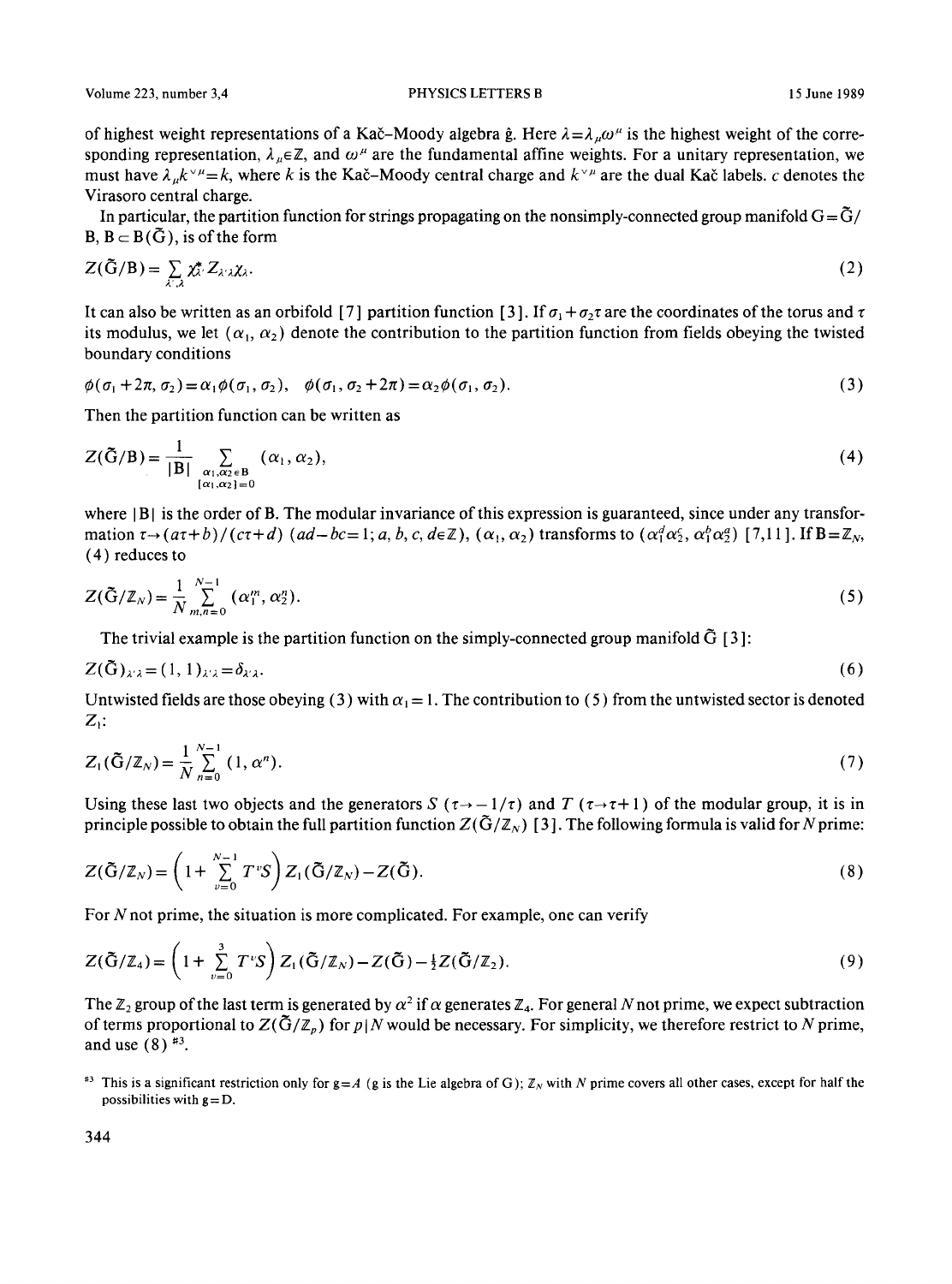The  $T$  transformation is of quite simple form:

$$
T_{\lambda/\lambda} = \delta_{\lambda/\lambda} \exp\left(\frac{\pi i |\lambda + \rho|^2}{k + h^{\vee}} - \frac{\pi i |\rho|^2}{h^{\vee}}\right).
$$
 (10)

Here  $\rho = \sum_{\mu} \omega^{\mu}$  and the dual Coxeter number is  $h^{\vee} = \sum_{\mu} k^{\vee} \mu \omega^{\mu}$ . But the dimension of the S-transformation matrix grows rapidly with k, and the expression for its elements involves a sum over the Weyl group of g. So explicitly constructing the S-transformation matrix is extremely tedious. This is the main obstruction to using formulae like (8) to derive orbifold partition functions.

However, identities proved by Bernard  $\lceil 8 \rceil$  allow us to bypass this difficulty. Consider an element A of the outer automorphism group O( $\hat{g}$ ) of  $\hat{g}$  acting on a highest weight  $\lambda$  for a given value of the Kač–Moody central charge k ( $\lambda_{\mu}k^{\mu}=k$ ). [An example is the generator of  $O(\overline{su}(N))$ , *which permutes the fundamental weights as follows:*  $A\omega^{\mu} = \omega^{\mu+1}$ *;*  $\omega^N = \omega^0$ . ] Restricting to the weight lattice of the finite Lie algebra g, one can write

$$
\overline{A(\lambda+\rho)} = (k+h^{\vee})\omega^{A(0)} + w_A(\overline{\lambda+\rho}).
$$
\n(11)

Here  $\bar{\kappa} = \sum_{i \neq 0} \kappa_i \omega^i$  is the restriction of an affine weight  $\kappa$  to the g weight lattice,  $\omega^{A(0)} = A \omega^0$ , and  $w_A$  is an element of the Weyl group of g acting in the following way:

$$
w_A(\omega^i) = \omega^{A(i)} - k^{\vee i} \omega^{A(0)}.
$$
\n<sup>(12)</sup>

Using  $(11)$  it is easy to show  $[8]$ 

$$
S_{A(\lambda)\lambda'} = S_{\lambda\lambda'} \epsilon(w_A) \exp[2\pi i (\omega^{A(0)}|\lambda' + \rho)]. \tag{13}
$$

Here  $\epsilon(w_4)$  is the signature of  $w_4$ ; i.e.  $\epsilon = +1$  (-1) for the product of an even (odd) number of reflections. Now for all outer automorphisms  $A$ , we have [6]

$$
\epsilon(w_A) = \exp\{2\pi i (\omega^{A(0)}|\rho)\} = \exp(\pi i h^\vee |\omega^{A(0)}|^2). \tag{14}
$$

So (13) reduces to

$$
S_{A(\lambda)\lambda'} = S_{\lambda\lambda'} \exp[2\pi i (\omega^{A(0)}|\lambda'])].
$$
\n(15)

This last equation is the starting point. Considering it with  $\overline{A}$  replaced by  $\overline{A}$  yields

$$
(\omega^{A'(0)}|\lambda) = r(\omega^{A(0)}|\lambda) \bmod 1
$$
 (16)

implying

 $N(\omega^{A(0)} | \lambda) = 0 \text{ mod } 1$  (17)

if  $A<sup>N</sup>=1$ . So we see that the phase on the right hand side of (15) is an Nth root of unity. In fact, it is the eigenvalue of an element of  $B(\tilde{G})$  of order N. So, as mentioned above, the modular transformation S maps elements of O( $\hat{g}$ ) into elements of B( $\tilde{G}$ ).

Now the untwisted sector partition function  $Z_1(\tilde{G}/\mathbb{Z}_N)$  is built from the diagonal partition function  $Z(\tilde{G})$  by projecting onto  $\mathbb{Z}_N$  invariant states [compare (7) and (5)]. So

$$
Z_1(\tilde{G}/\mathbb{Z}_N)_{\lambda/\lambda} = \delta_{\lambda/\lambda} \frac{1}{N} \sum_{r=0}^{N-1} \exp\{2\pi i r(\omega^{A(0)}|\lambda)\} = \delta_{\lambda/\lambda} \delta_1 \{(\omega^{A(0)}|\lambda)\}
$$
(18)

where we have defined

$$
\delta_1(x) = 1, \text{ if } x = 0 \text{ mod } 1,
$$
\n(19)

 $= 0$  otherwise.

Using  $(15)$  it is then easy to show

345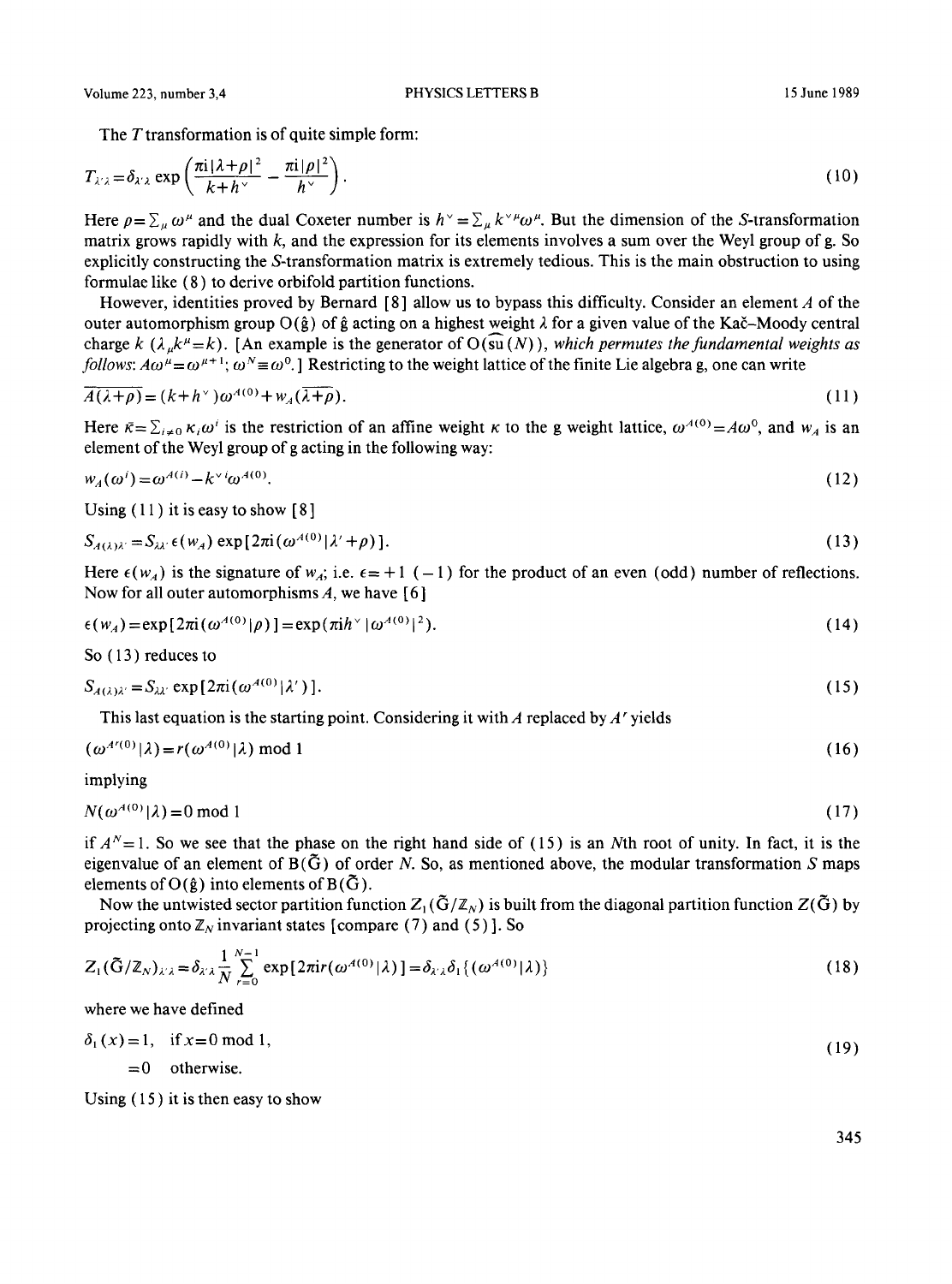$$
SZ_1(\tilde{G}/\mathbb{Z}_N)_{\lambda/\lambda} = \frac{1}{N} \sum_{r=0}^{N-1} \delta_{\lambda' A^r(\lambda)}.
$$
 (20)

Applying successive T-transformations yields

$$
T^{\nu}SZ_{1}(\tilde{G}/\mathbb{Z}_{N})_{\lambda^{\nu}\lambda}=\frac{1}{N}\sum_{r=0}^{N-1}\delta_{\lambda^{\nu}A^{r}(\lambda)}\exp\bigg[-2\pi i\nu\bigg(\frac{|A^{r}(\lambda+\rho)|^{2}-|\lambda+\rho|^{2}}{2(k+h^{\vee})}\bigg)\bigg].
$$
\n(21)

Since  $k^{\vee A(0)} = 1$ ,

$$
(\omega^{A(0)} | w(v)) = (\omega^{A(0)} | v) \bmod 1
$$
 (22)

for any element w of the Weyl group of g, and any integral weight v. This and eqs. (11) and (14) simplify (21) to

$$
T^{\nu}SZ_{1}(\tilde{G}/\mathbb{Z}_{N})_{\lambda^{\prime}\lambda} = \frac{1}{N} \sum_{r=0}^{N-1} \delta_{\lambda^{\prime}A^{r}(\lambda)} \exp\{-2\pi i\nu[(\omega^{A^{r}(0)}|\lambda) + \frac{1}{2}k|\omega^{A^{r}(0)}|^{2}]\}.
$$
 (23)

Twisting a string by  $\alpha^N = 1$  must make no difference. Replacing v with  $v + N$  in (23) therefore demands

$$
\frac{1}{2}Nk|\omega^{4\prime(0)}|^2 = 0 \mod 1
$$
 (24)

for all  $r$ . This can be simplified, however, since

$$
\frac{1}{2}Nk|\omega^{A(0)}|^2=0 \text{ mod } 1\tag{25}
$$

is sufficient to ensure (24) and furthermore that

$$
\frac{1}{2}k(\omega^{A^{r}(0)}|\omega^{A^{s}(0)}+\omega^{A^{t}(0)}) = \frac{1}{2}k(\omega^{A^{r}(0)}|\omega^{A^{s+t}(0)}) \mod 1.
$$
 (26)

Eq. (25) disallows certain integer values of Kač-Moody central charge k. It was derived in ref. [6] by requiring consistency of the Wess-Zumino term on a toms, with one of its cycles mapped into a nontrivial closed path in G. Thus it is a consequence of the nontrivial fundamental group  $\pi_1$  (G =  $\tilde{G}/\mathbb{Z}_N$ ) =  $\mathbb{Z}_N$ .

Substituting  $(23)$  into the general formula  $(8)$ , and using  $(26)$ , we finally obtain

$$
Z(\tilde{G}/\mathbb{Z}_N)_{\lambda/\lambda} = Z_1(\tilde{G}/\mathbb{Z}_N)_{\lambda/\lambda} + \sum_{r=1}^{N-1} \delta_{\lambda'A'(1)} \frac{1}{N} \sum_{\nu=0}^{N-1} \exp\{-2\pi i r [(\omega^{A^{\nu}(0)}|\lambda + \frac{1}{2}k\omega^{A'(0)})]\}.
$$
 (27)

Since  $N$  is prime the factor  $r$  outside the square brackets may be dropped, and we can write

$$
Z(\tilde{G}/\mathbb{Z}_N)_{\lambda/\lambda} = \frac{1}{N} \sum_{m,n=0}^{N-1} \delta_{\lambda'A^m(\lambda)} \exp[-2\pi i (\omega^{A^n(0)}|\lambda + \frac{1}{2}k\omega^{A^m(0)})].
$$
 (28)

This is exactly the form found by Felder, Gawedzki and Kupiainen  $[6]$ <sup>#4</sup>. Furthermore, it is easy to convince oneself that

$$
(\alpha^m, \alpha^n)_{\lambda \lambda} = \delta_{\lambda^r A^m(\lambda)} \exp\left[-2\pi i \left(\omega^{A^n(0)}\right) \lambda + \frac{1}{2} k \omega^{A^m(0)}\right)].
$$
\n(29)

The condition (25) guarantees the integrality of the elements of the matrix  $Z(\tilde{G}/Z_N)$ . This must be, since these quantities count the numbers of primary fields. We may rewrite the final result in a way that manifests this property:

$$
Z(\tilde{G}/\mathbb{Z}_N)_{\lambda/\lambda} = \sum_{m=0}^{N-1} \delta_{\lambda'A^m(\lambda)} \delta_1 \{ (\omega^{A(0)} | \lambda + \frac{1}{2} k m \omega^{A(0)}) \}.
$$
 (30)

<sup>#4</sup> The authors of ref. [6] also considered the unique semi-simple possibility for  $\tilde{G}$  simple:  $B = \mathbb{Z}_2 \times \mathbb{Z}_2$  for  $g = D_h$  l even.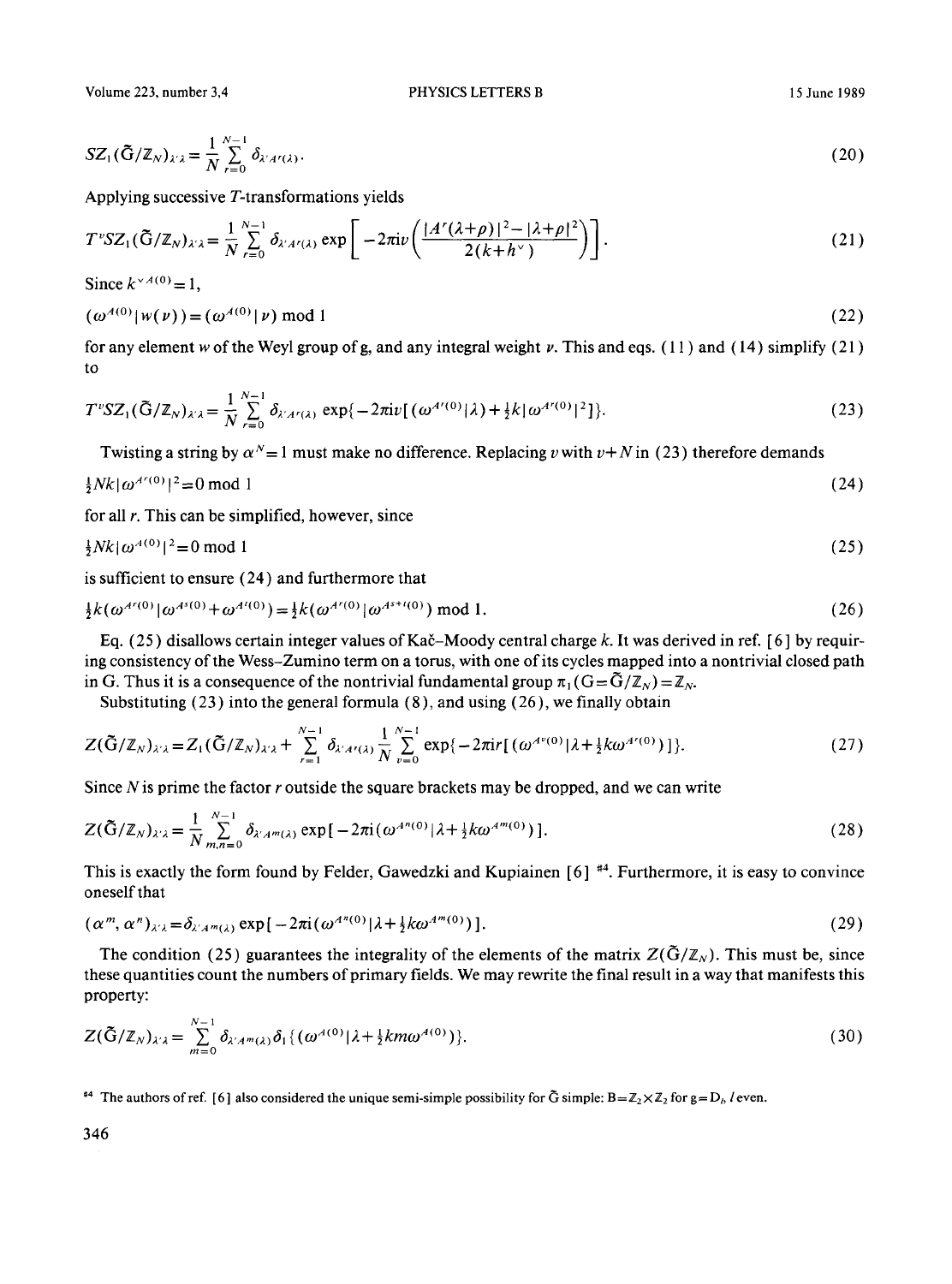We should emphasise here that (28) is a modular invariant for all cases, whether or not it is integer valued. But it reduces to the physically sensible partition function (30) (with integral values) only when the Kač–Moody central charge  $k$  obeys  $(25)$ .

We will now write the partition function in a more compact notation, and use it to verify modular invariance. Considering an outer automorphism A as acting on the space of highest weights of unitary representations, we have

$$
A_{\lambda'\lambda} = \delta_{\lambda'A(\lambda)}.
$$
\n(31)

Then ( 15 ) becomes in matrix notation

$$
AS = S\alpha, \tag{32}
$$

where  $\alpha \in B(\tilde{G})$  is of course diagonal

$$
\alpha_{\lambda/\lambda} = \delta_{\lambda/\lambda} \exp[2\pi i (\omega^{A(0)}|\lambda)]. \tag{33}
$$

Thus the modular transformation  $S$  diagonalises the outer automorphisms of  $\hat{g}$ . If we have another related pair  $A' \in O(\hat{g})$ ,  $\alpha' \in B(\tilde{G})$ , i.e.  $A' S = S\alpha'$ , we define

$$
A' \circ \alpha = A' \alpha \exp\left[ \pm \pi i k (\omega^{A'(0)} | \omega^{A(0)}) \right], \quad \alpha \circ A' = \alpha A' \exp\left[ -\pi i k (\omega^{A(0)} | \omega^{A'(0)}) \right],\tag{34}
$$

so that

$$
A' \circ \alpha = \alpha \circ A'. \tag{35}
$$

Then the partition function may be written simply as

$$
Z(\tilde{G}/\mathbb{Z}_N) = \frac{1}{N} \sum_{m,n=0}^{N-1} A^m \cdot \alpha^n.
$$
 (36)

If  $C$  is the charge conjugation matrix, we have

$$
S^2 = C, \quad CA = A^{-1}C,\tag{37}
$$

so that (32) also implies

$$
S^{\dagger}\alpha S = A^{-1}.\tag{38}
$$

Therefore

$$
SZ(\tilde{G}/\mathbb{Z}_N) = \frac{1}{N} \sum_{m,n} \alpha^m \cdot A^{-n} = Z(\tilde{G}/\mathbb{Z}_N).
$$
\n(39)

Finally, it is straightforward to prove

$$
T^{\dagger}(A \cdot \alpha')T = A \cdot \alpha \alpha',\tag{40}
$$

establishing the T-invariance of  $Z(\tilde{G}/\mathbb{Z}_N)$ .

The simple structure just discussed may exist in a more general class of rational conformal field theories, perhaps those obtained by the coset construction [ 12 ]. Then partition functions for these theories of the type ( 36 ) could he easily obtained. We hope to report on this possibility in the future.

In conclusion, let us emphasise that the advantage of the orbifold approach used here is simplicity, and consequent generality. It remains to be seen if the elegant methods ofref. [ 6 ] are applicable to more general rational conformal field theories.